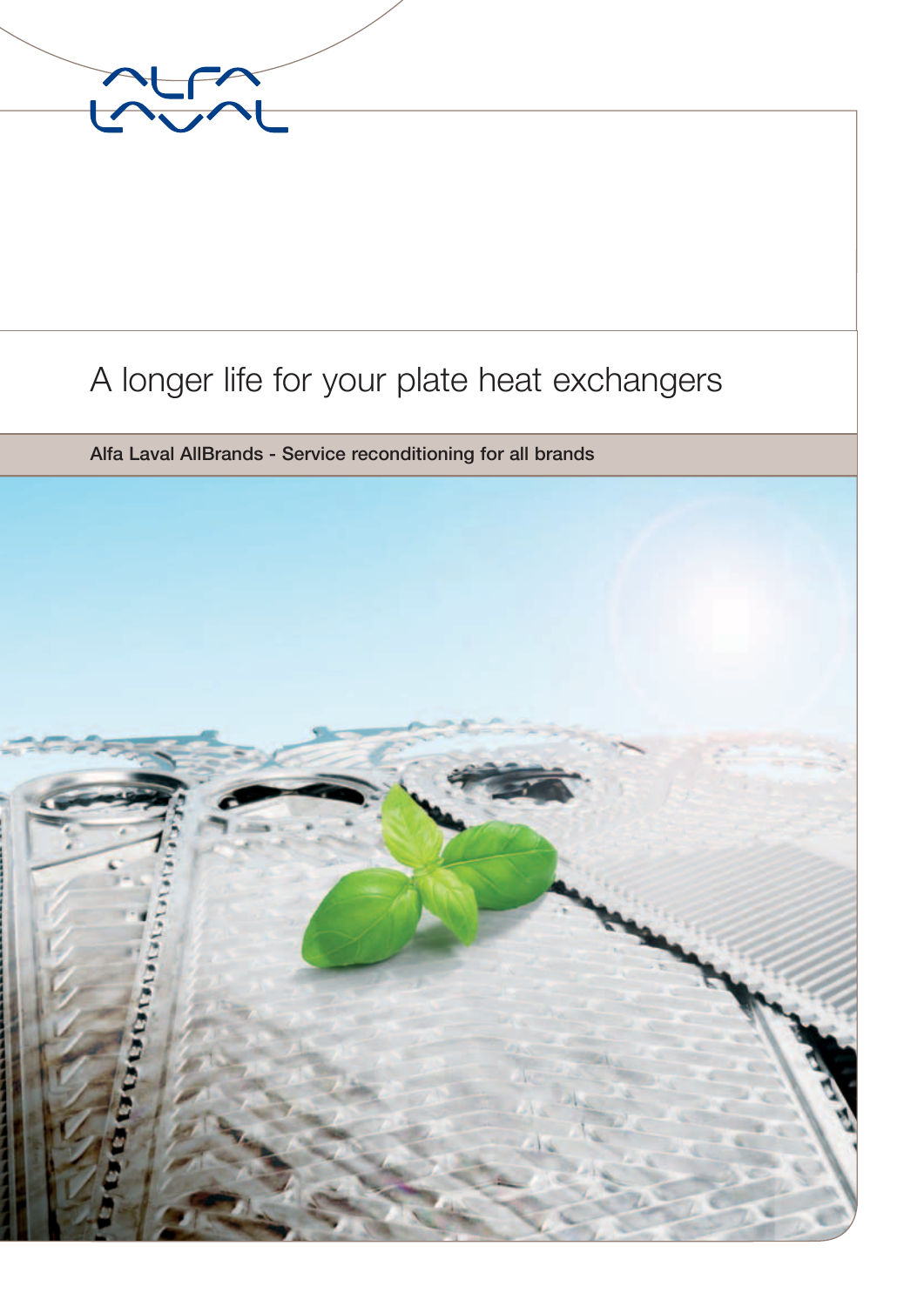

## A longer life for your plate heat exchangers

*Alfa Laval's AllBrands heat exchanger reconditioning restores your plate heat exchangers (PHE) to their former glory. What the name Alfa Laval means to you is service, quality and experience resulting in a longer life for your heat exchangers, regardless of brand. Our extensive process and application experience comes from working with major companies, contractors, licensors and research institutes around the globe. Being the world leader in sales of new exchangers brings unparalleled expertise, ensuring that you will get the maximum from your PHEs throughout the lifetime of your plant.*

### Spot on analysis

Alfa Laval's experienced service engineers are familiar with most problems and can diagnose and restore your PHE to prime working condition. We can provide a complete range of services, from onsite Condition Monitoring (AlfaCheck) and Cleaning-In-Place (CIP) solutions optimizing running efficiency, to plate reconditioning or replacement of all brands.

With Alfa Laval AllBrands you benefit from having one supplier for the service needs of all your different PHEs. Alfa Laval has the largest product range

and can service all brands of plate heat exchangers. Currently, Alfa Laval covers all market needs. In the rare case that it is not covered by our own range, we always find the best solution for our customers.

Alfa Laval has a vast global inventory of all components to ensure prompt quality service. Whatever your unique operational needs, Alfa Laval can supply quality service and professional support to keep your PHEs running at their highest efficiency.



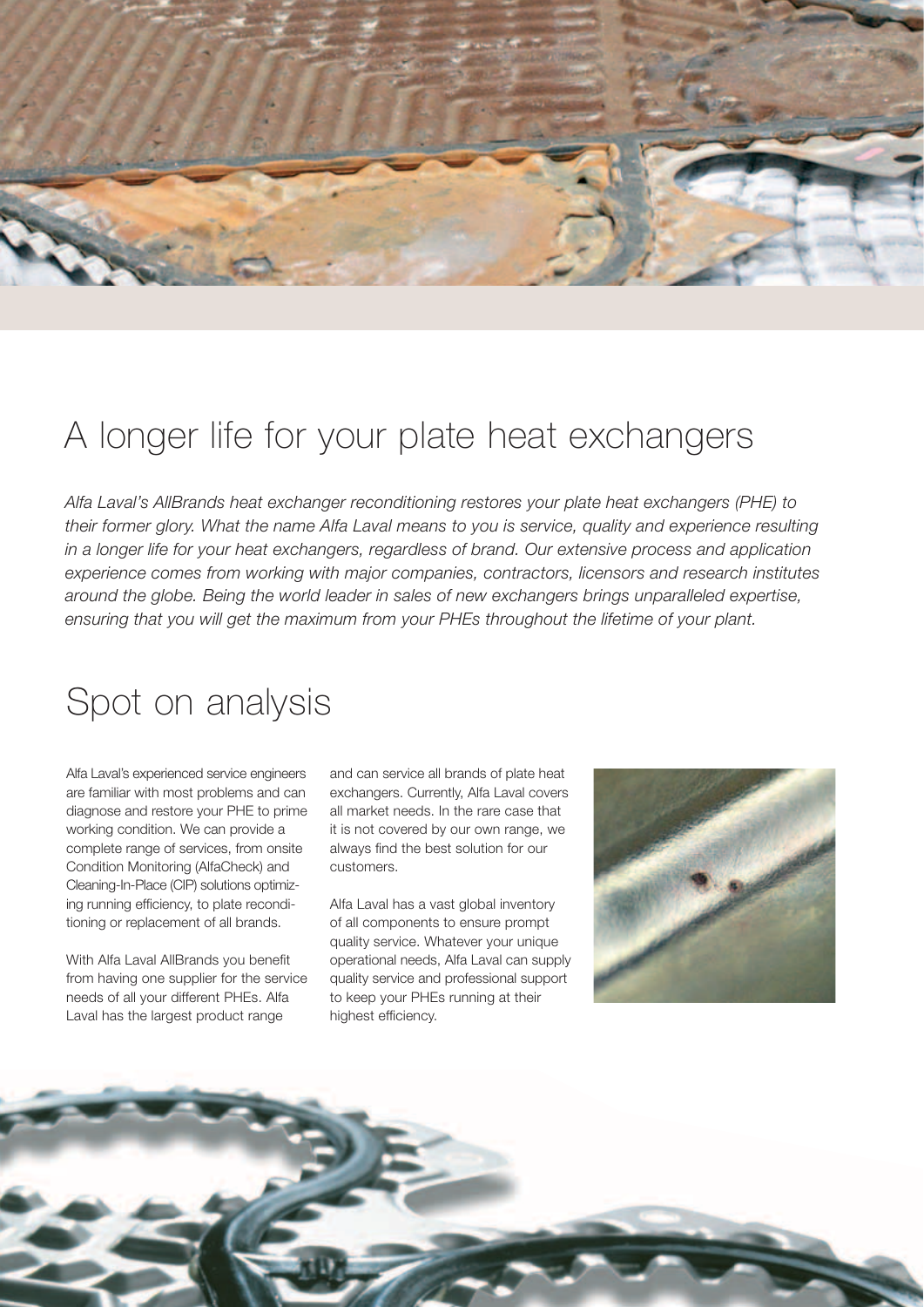

# AllBrands – A total grip on your service needs

Ensure a maximum lifetime efficiency for your PHEs. Alfa Laval's experience allows the service of all brands of PHEs, restoring them to perfect condition.

Reconditioning is much more than simply replacing gaskets. We minutely examine your plates and decide if they should be cleaned, repaired or replaced.

Alfa Laval's expertise means selecting the right chemicals for effective cleaning without corroding or damaging the plate. When repairing plates it also means knowing when to reject corroded, eroded or cracked plates. This expertise can secure valuable uptime,

avoid unnecessary stoppages and maximize the service interval.

By using the right plates, gaskets and adhesives we offer longer life to your PHEs. Alfa Laval's reconditioning, compatible rubber gaskets of our own brand quality, and epoxy adhesives restore peak performance to your PHEs. All of our components have complete traceability ensuring the best quality control possible.

Alfa Laval reconditions all brands of PHEs, and in many cases we improve the performance of your non-Alfa Laval PHE by replacing original components

with Alfa Laval components and reconditioning processes. Alfa Laval quality service ensures operational reliability.



#### At any process step, Alfa Laval AllBrands has the solution

#### Audit installed base

Alfa Laval can audit your existing production, allowing problems to be detected in the early stages. This will ensure you a better control of present status and future improvement areas.

### Curative maintenance

When needed, thorough maintenance and reconditioning of your PHE can be executed.

### Corrective maintenance

To avoid lowering production efficiency, Alfa Laval performs necessary maintenance, such as Cleaning-In-Place (CIP).

#### Support on site

Alfa Laval has experienced field teams ready to support your plant with service, training and troubleshooting.

#### Preventive maintenance

Through a maintenance contract you can increase your uptime. You will benefit from products and services such as conditioning monitoring (AlfaCheck) and genuine filters.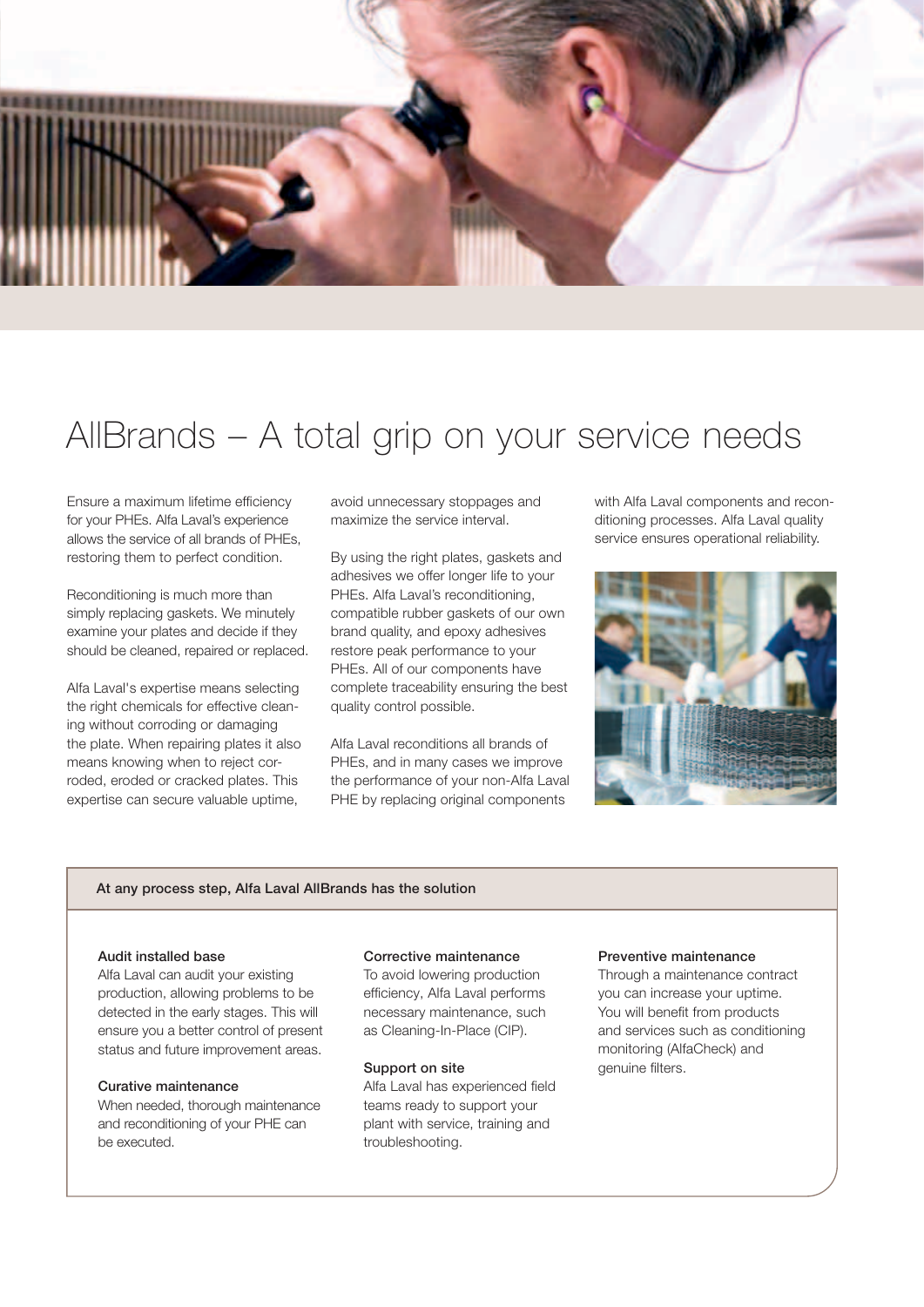

## Benefit from our experience

With Alfa Laval you will never stand alone. You will have access to a vast network of service engineers around the globe with unparalleled ability and experience. Our engineers have direct access to Alfa Laval product databases and online contact with expertise at headquarters and locations worldwide.

Our reconditioning engineers are always available with fast and efficient service. Either to assist you on site or at one of Alfa Laval's PHE service centres around the globe. Three different levels of reconditioning

services are available to deliver as-good-as-new, and in many cases better than new, performance from your PHEs. Our services can be customtailored to meet your specific needs.

Alfa Laval also provides on site care with our Cleaning-In-Place (CIP) and AlfaCheck programs. Regular on site analysis using AlfaCheck will enhance your PHE performance by allowing problems to be detected in their earliest stages. Hereby you will minimize costs and ensure better control of your operational processes. Through preventative on site maintenance you can ensure troublefree performance while avoiding expensive production stops.

Alfa Laval AllBrands is the one-stop complete care and service program, bringing new life to your plate heat exchangers with lower maintenance costs and less downtime.



#### AllBrands highlights

- One single partner for your PHE needs across all brands
- Comprehensive and flexible reconditioning services for your specific needs
- Own R&D and production for optimal quality control
- The largest product range with a vast global inventory
- Alfa Laval quality assurance
- Longer lifetime, increased efficiency and lowered operational costs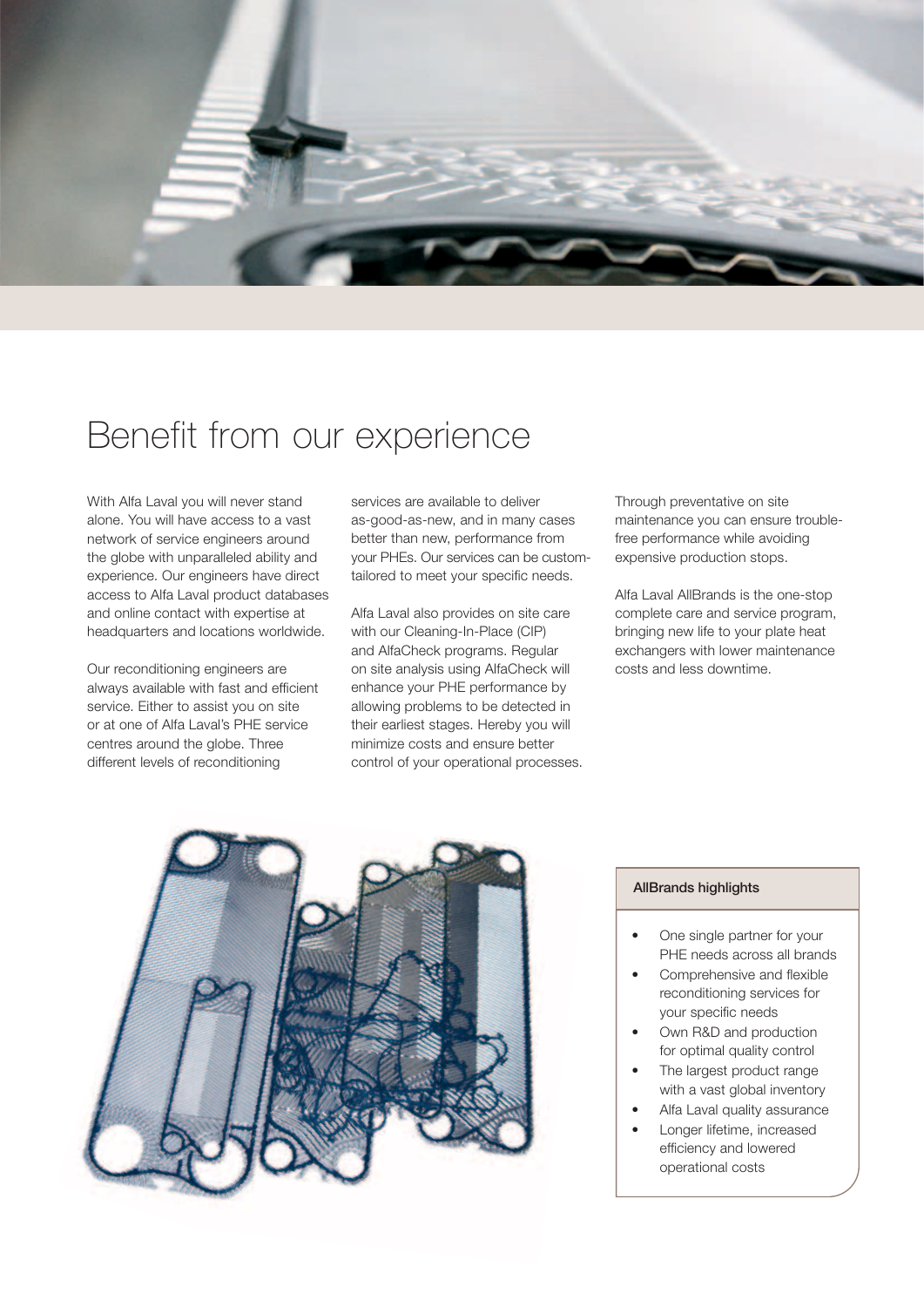

# The Alfa Laval advantage

At Alfa Laval, our knowledge of PHEs and their application has been refined by more than seventy years of worldwide experience. Through our focused technology approach, Alfa Laval has always been at the forefront of research and development of PHEs.

This first-hand involvement ensures that Alfa Laval can provide the best service for your PHE whether it be an Alfa Laval brand or any other brand. Alfa Laval's

expertise ensures that any challenges you are facing can be solved. Alfa Laval has probably seen and fixed it already.

Based on our expertise, complemented by research and development in our own manufacturing facilities and laboratories, the right solution to your specific need is guaranteed. Our access to the most up-to-date technology and extensive technical training for our service teams makes it possible to

serve you with a consistently high level of professionalism and efficiency.

Annually, Alfa Laval spends considerable resources on research and development which enables us to be a leader in PHE technology and innovation. Alfa Laval has an unmatched development strategy ensuring the broadest product assortment available.